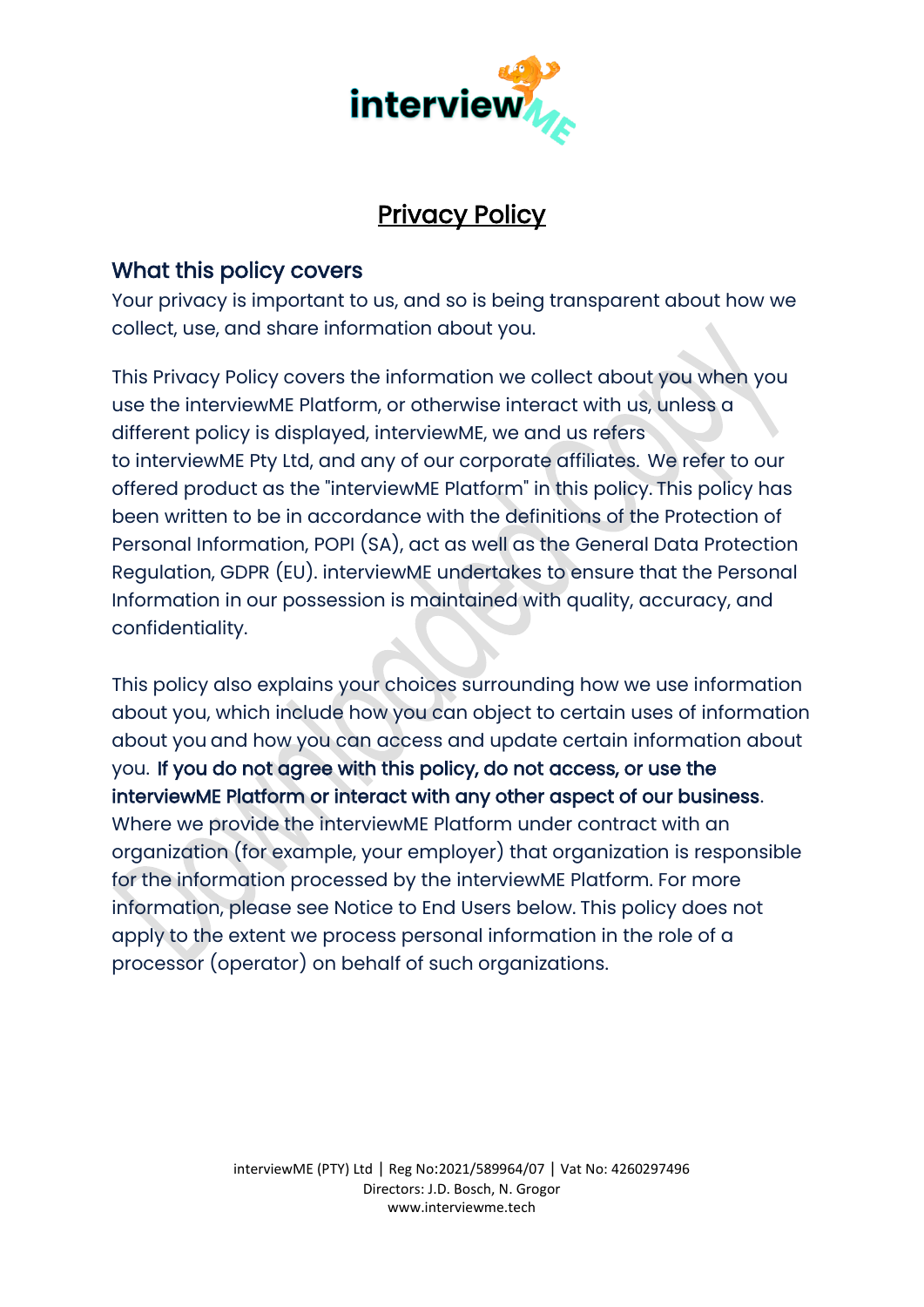

# What information we collect about you

We collect information about you when you provide it to us, when you use our the interviewME Platform, and when other sources provide it to us, as further described below.  

#### Information you provide to us:

We collect information about you when you input it into the interviewME Platform or otherwise provide it directly to us. This might include first name, surname, email address, race, age, sex, sexual orientation, marital status, language, disability, information relating to education, employment history, company name, company registration number and phone number.

#### Account and Profile Information:

We collect information about you when you register for an account, create, or modify your profile, set preferences, sign-up for or make purchases through on the interviewME Platform. For example, you provide your contact information and, in some cases, billing information, when you register on the interviewME Platform. You also have the option of adding a display name, profile photo, job title, and other details to your profile information to be displayed on the interviewME Platform. We keep track of your preferences when you select settings on the interviewME Platform.

#### Content you provide through our platform:

The interviewME Platform, where we collect and store content that you post, send, receive, and share. This content includes any information about you that you may choose to include. Content also includes the files and links you upload to the interviewME Platform. We collect feedback you provide directly to us through the interviewME Platform, we collect content using analytics techniques and we collect clickstream data about how you interact with and use features in the interviewME Platform.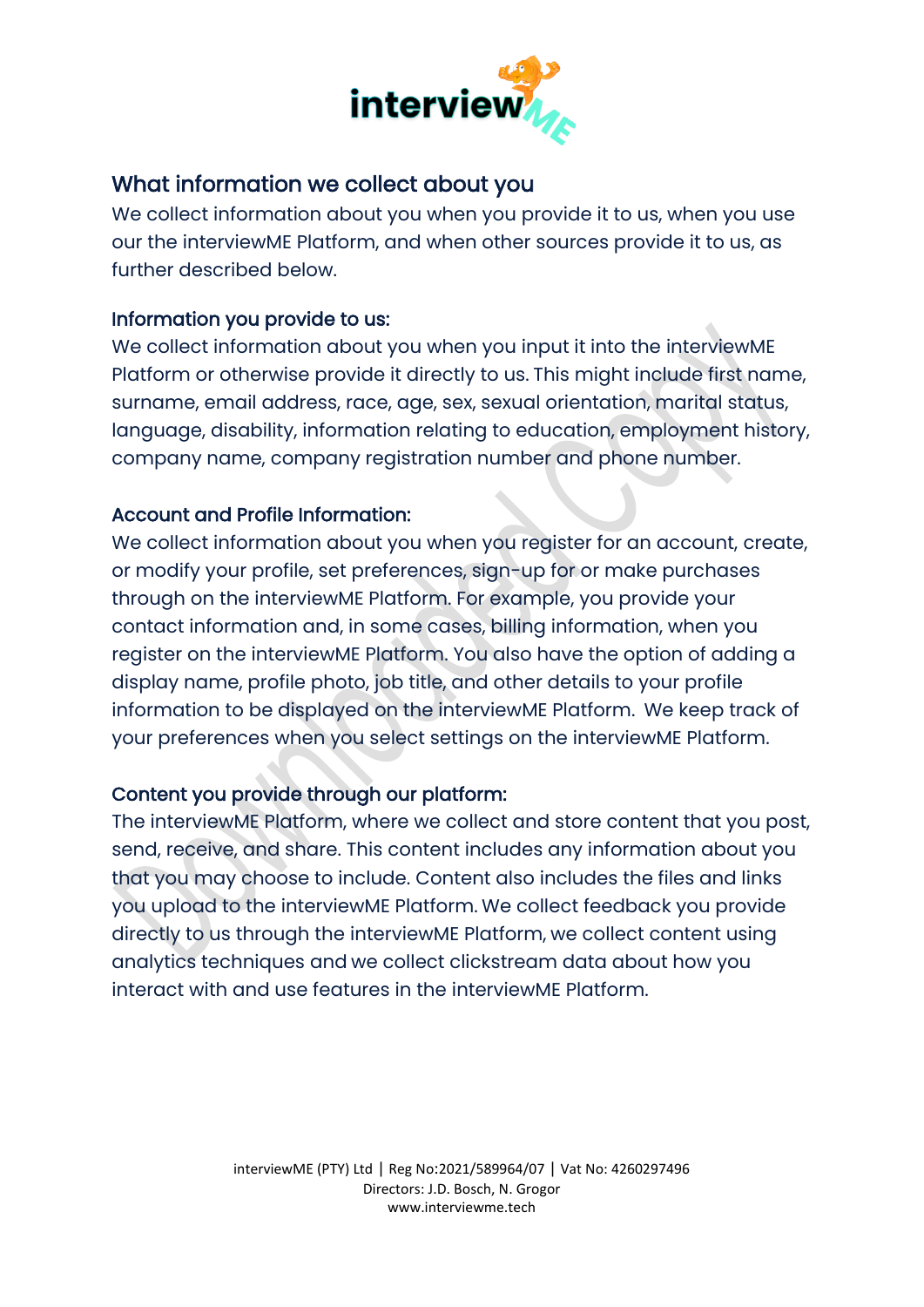

#### Content you provide through our websites:

The interviewME Platform also includes our websites owned or operated by us. We collect other content that you submit to these websites. For example, you provide content to us when you provide feedback or when you participate in any interactive features, surveys, promotions, activities or events.

#### Information you provide through our support channels:

The interviewME Platform also includes our customer support, where you may choose to submit information regarding a problem you are experiencing with the interviewME Platform. Whether you open a support ticket, speak to one of our representatives directly or otherwise engage with our support team, you will be asked to provide contact information, a summary of the problem you are experiencing, and any other documentation, screenshots or information that would be helpful in resolving the issue.

#### Payment Information:

We collect payment and billing information when you register for certain paid services provided on the interviewME Platform. For example, we ask you to designate a billing representative, including name and contact information, upon registration. You might also provide payment information, such as payment card details, which we collect via secure payment processing services.

# Information we collect automatically when you use the interviewME Platform:

We collect information about you when you use the interviewME Platform, including browsing our websites and taking certain actions within the interviewME Platform.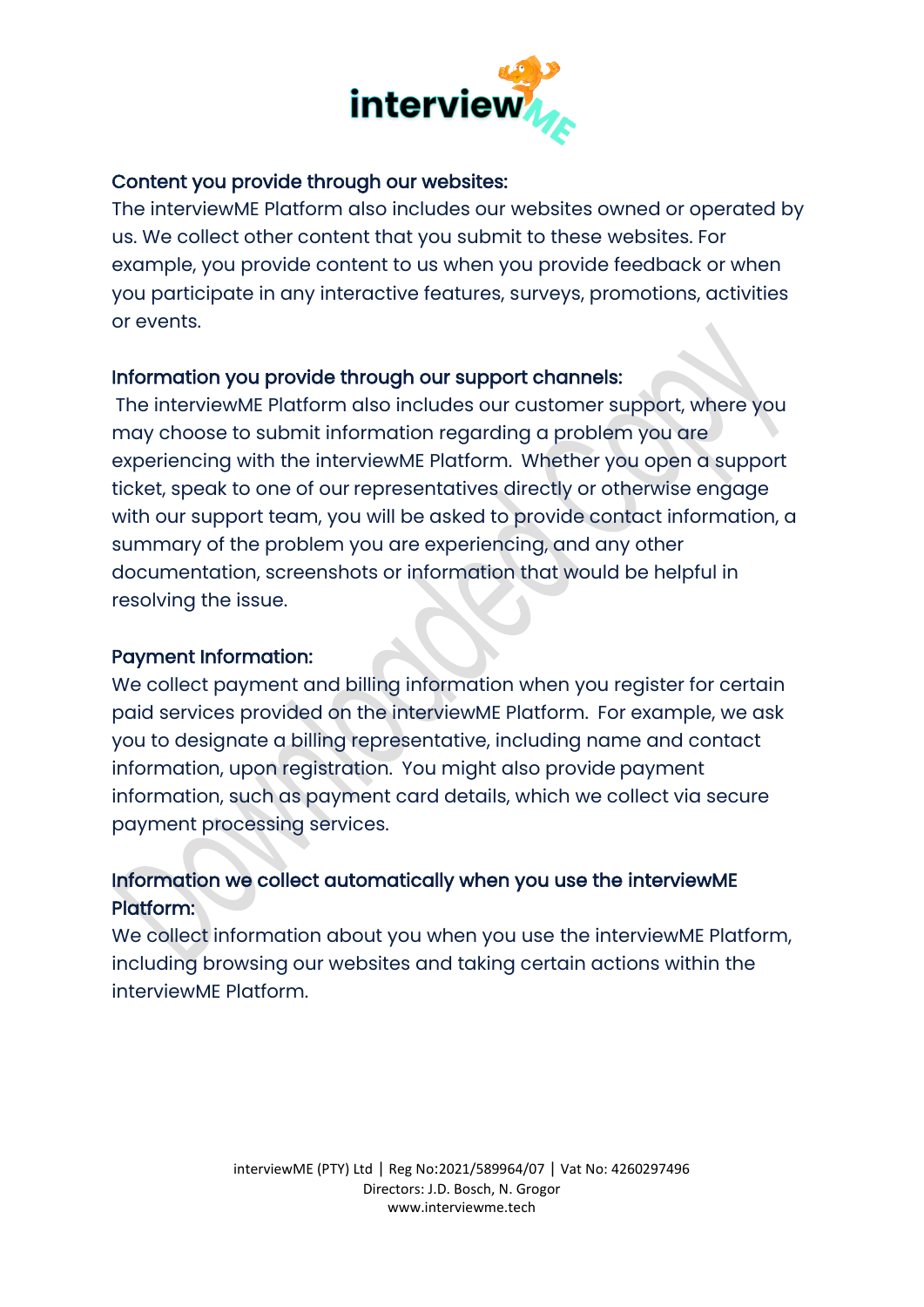

#### Your use of the interviewME Platform:

We keep track of certain information about you when you visit and interact with our website or the interviewME Platform. This information includes the features you use; the links you click on; the type, size and filenames of attachments you upload to the interviewME Platform; frequently used search terms; and how you interact with others on the interviewME Platform.

#### Device and Connection Information:

We collect information about your computer, phone, tablet, or other devices you use to access the interviewME Platform. This device information includes your connection type and settings when you install, access, update, or use the interviewME Platform. We also collect information through your device about your operating system, browser type, IP address, URLs of referring/exit pages, device identifiers, and crash data. We use your IP address and/or country preference in order to approximate your location to provide you with a better service experience.  How much of this information we collect depends on the type and settings of the device you use to access the interviewME Platform.

#### Google API Services User Data Policy:

Information use and transfer to or from any other app received from Google APIs will adhere to Google API Services User Data Policy, including the Limited Use requirements.

#### Cookies and Other Tracking Technologies:

The interviewME Platform use's cookies and other tracking technologies (e.g., web beacons, device identifiers and pixels) to provide functionality and to recognize you across different devices. For more information, please see our [Cookie Notice,](https://interviewme.tech/cookie-policy/) which includes information on how to control or opt out of these cookies and tracking technologies.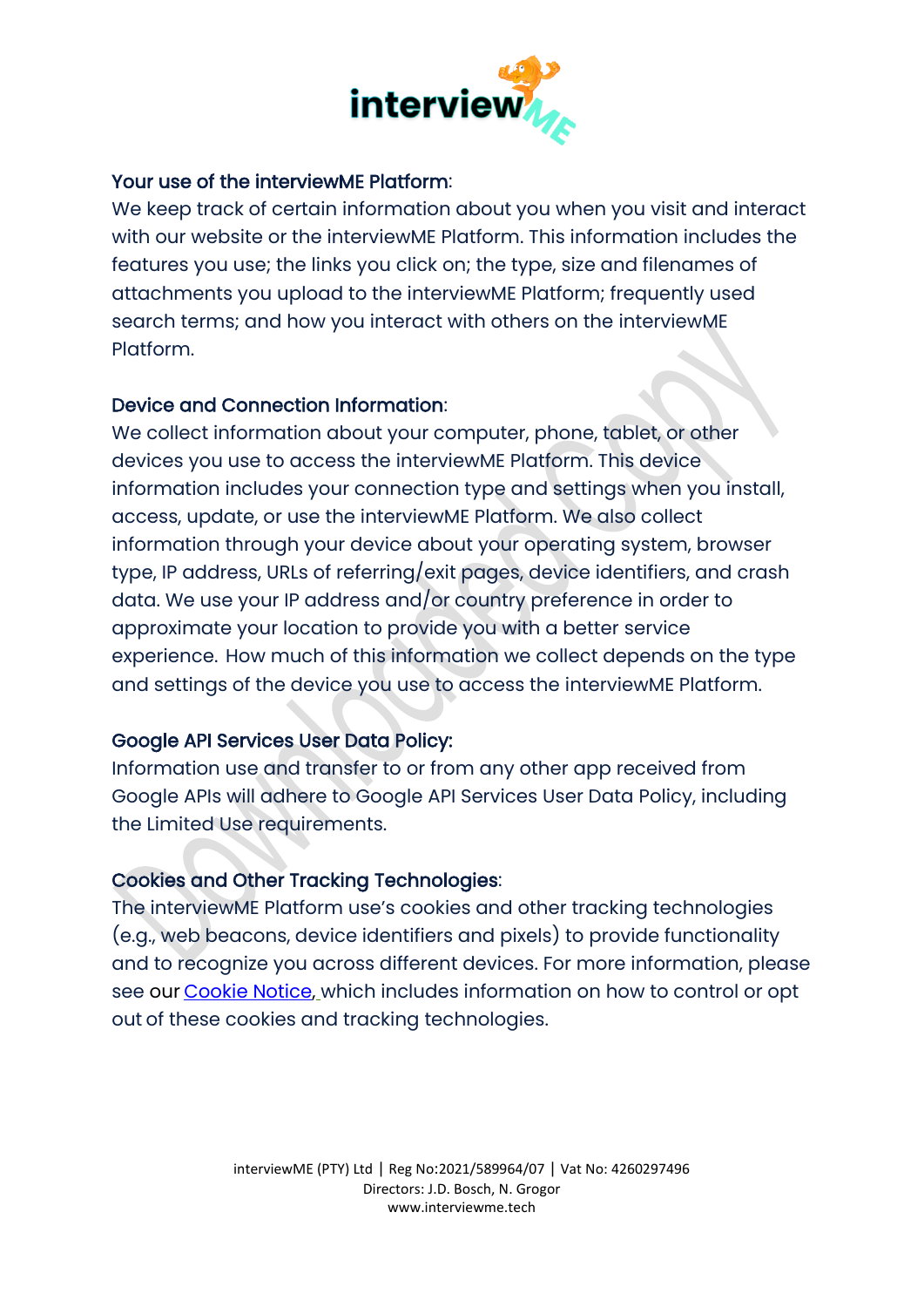

We may also use Google Analytics to collect information regarding visitor behavior and other visitor data on our Website and Platform. For more information about Google Analytics, please visit [www.google.com/policies/privacy/partners/.](http://www.google.com/policies/privacy/partners/) You can opt out of Google's collection and processing of data produced by your use of the Website and Platform by going to [http://tools.google.com/dlpage/gaoptout.](http://tools.google.com/dlpage/gaoptout)

#### Information we receive from other sources:

We receive information about you from other interviewME Platform users, from third-party services, from our related companies, social media platforms, public databases, and from our business and channel partners. We may combine this information with information we collect through other means described above. This helps us to update and improve our records, identify new customers, create more personalized advertising, and suggest services that may be of interest to you.

#### Other users of the Services:

Other users of the interviewME Platform may provide information about you when they submit content through the interviewME Platform. For example, we may receive your email address from other interviewME Platform users when they provide it in order to invite you to the interviewME Platform. Similarly, an administrator may provide your contact information when they designate you as the billing contact on your company's account or when they designate you as an administrator.

#### Other Partners:

We receive information about you and your activities on and off the interviewME Platform from third-party partners, such as advertising and market research partners who provide us with information about your interest in and engagement with, the interviewME Platform and online advertisements.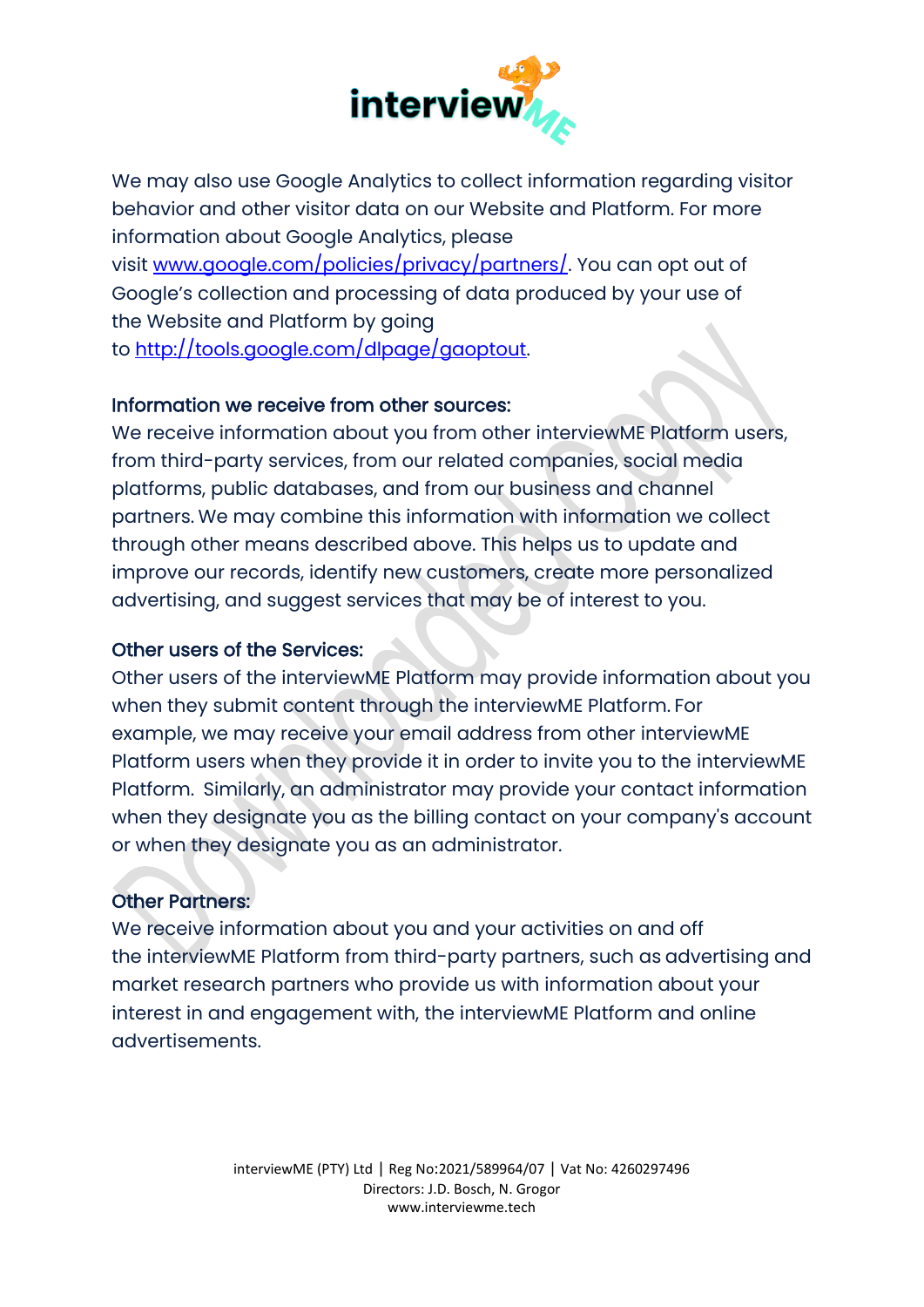

# Third Party Providers:

We may receive information about you from third party providers of business information and publicly available sources (like social media platforms), including physical mail addresses, job titles, email addresses, phone numbers, intent data (or user behavior data), IP addresses and social media profiles, for the purposes of targeted advertising of products that may interest you, delivering personalized communications, event promotion, and profiling.

# How we use information we collect

How we use the information we collect depends in part on which part of the interviewME Platform you use, how you use it, and any preferences you have communicated to us. Below are the specific purposes for which we use the information we collect about you. Failure to provide such information to us might result in us not being able to provide certain of our services to you, and hence is mandatory where specified.

#### To provide the interviewME Platform and personalize your experience:

We use information about you to provide the interviewME Platform to you, including to process transactions with you, authenticate you when you log in, provide customer support, and operate, maintain, and improve the interviewME Platform.

For example, we use the name you provide in your account to identify you to other interviewME Platform users. Our interviewME Platform also include tailored features that personalize your experience, enhance your productivity, and improve your ability to collaborate effectively with others. To opt out of this personalization, please contact [dataprotection@interviewme.tech](mailto:dataprotection@interviewme.tech)

#### For research and development:

We are always looking for ways to make the interviewME Platform smarter, faster, secure, integrated, and useful. We use information and collective learnings (including feedback) about how people use the interviewME Platform to troubleshoot, to identify trends, usage, activity patterns, and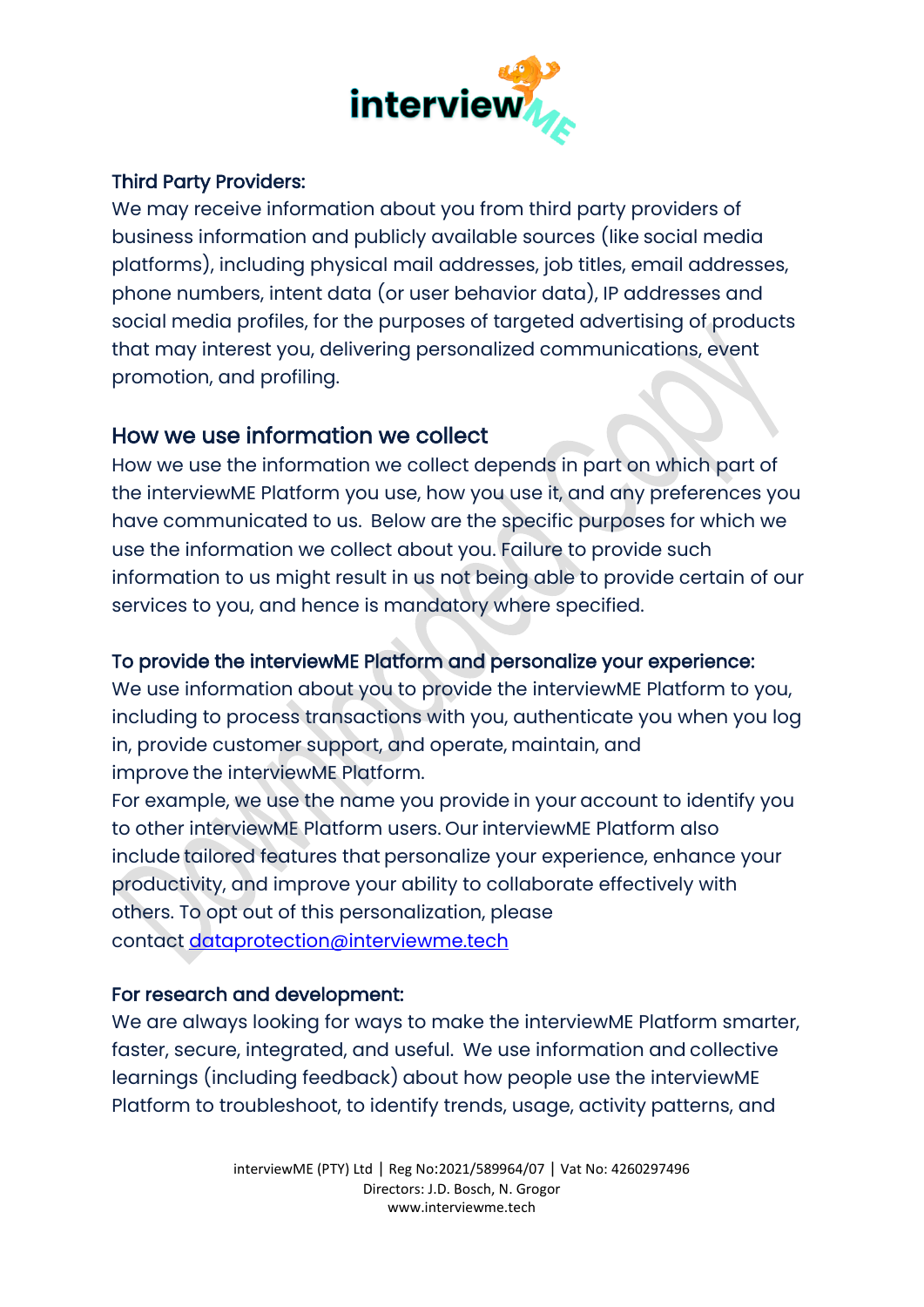

areas for integration and to improve the interviewME Platform and to develop new products, features and technologies that benefit our users and the public. For example, in some cases, we apply these learnings from the interviewME Platform to improve and develop similar features or to provide you with insights based on how others use the interviewME Platform.

#### To communicate with you about the interviewME Platform:

We use your contact information to send transactional communications via email and within the interviewME Platform, including confirming your purchases, reminding you of subscription expirations, responding to your comments, questions, and requests, providing customer support, and sending you technical notices, updates, security alerts, and administrative messages. We send you email notifications when you or others interact with you on the interviewME Platform.We also provide tailored communications based on your activity and interactions with us. These communications are part of the interviewME Platform and in most cases, you cannot opt out of them. If an opt out is available, you will find that option within the communication itself or in your account settings.   

#### To market, promote and drive engagement with the interviewME Platform:

We use your contact information and information about how you use the interviewME Platform to send promotional communications that may be of specific interest to you, including by email and by displaying InterviewME ads on other companies' websites and applications. These communications may be informed by audits of interactions (like counting ad impressions) and are aimed at driving engagement and maximizing what you get out of the interviewME Platform, including information about new features, survey requests, newsletters, and events we think may be of interest to you. We also communicate with you about new interviewME Platform features, product offers, promotions, and contests. You can control whether you receive these communications as described below under "Opt-out of communications."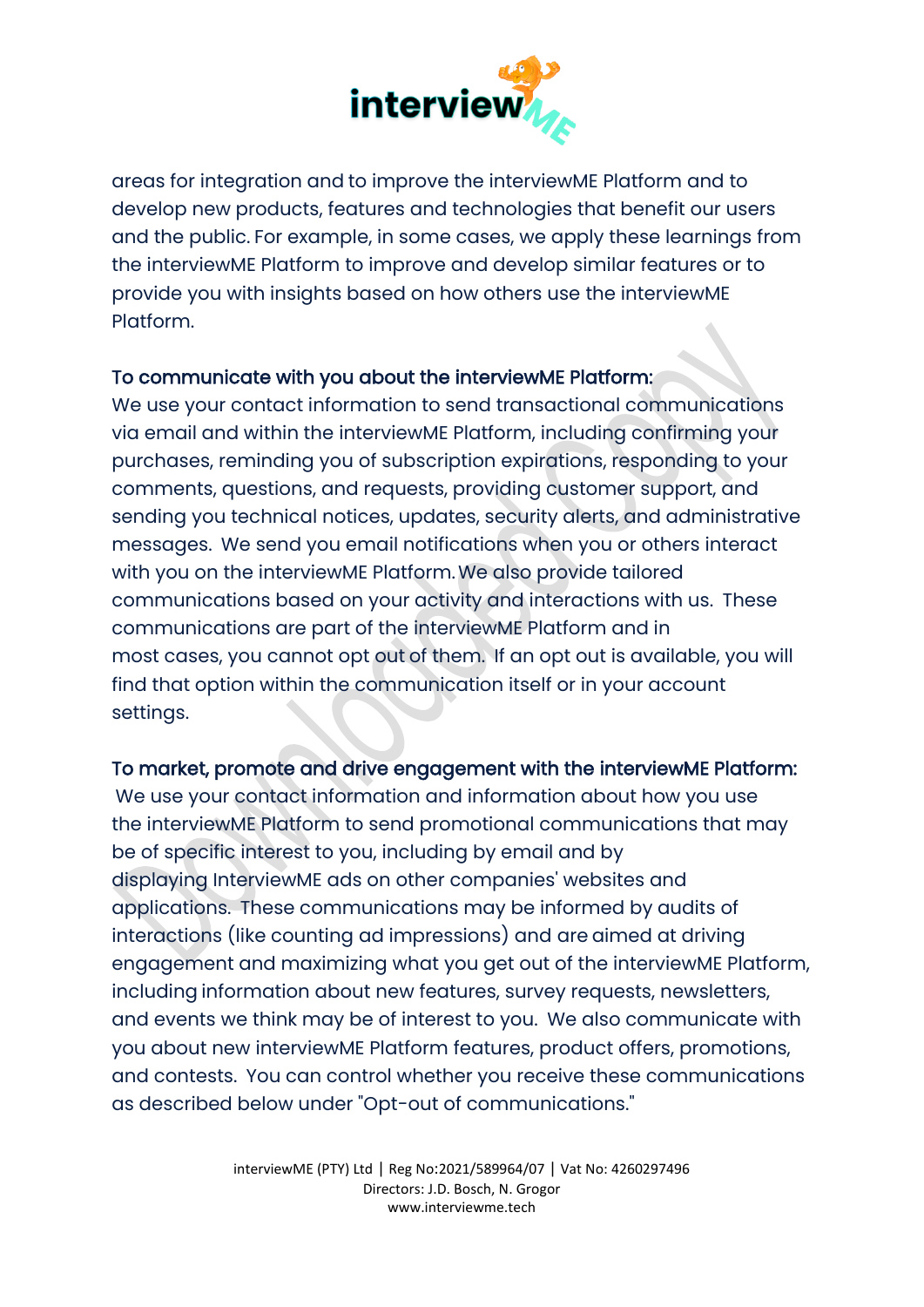

#### Customer support:

We use your information to resolve technical issues you encounter, to respond to your requests for assistance, to analyze crash information, and to repair and improve the interviewME Platform. Where you give us express permission to do so, we share information with a third-party expert for the purpose of responding to support-related requests.

#### For safety and security:

We use information about you and your interviewME Platform use to verify accounts and activity, to detect, prevent, and respond to potential or actual security incidents and to monitor and protect against other malicious, deceptive, fraudulent, or illegal activity, including violations of the interviewME Platform policies.

#### To protect our legitimate business interests and legal rights:

Where required by law or where we believe it is necessary to protect our legal rights, interests, and the interests of others, we use information about you in connection with legal claims, compliance, regulatory, and audit functions, and disclosures in connection with the acquisition, merger, or sale of a business.  

#### With your consent:

We use information about you where you have given us consent to do so for a specific purpose not listed above. For example, we may publish testimonials or featured customer stories to promote the interviewME Platform, with your permission.

#### Legal basis for processing:

We collect and process information about you only where we have legal basis for doing so under applicable EU laws and the GDPR legislation. The legal basis is how you use the interviewME Platform. This means we collect and use your information only where: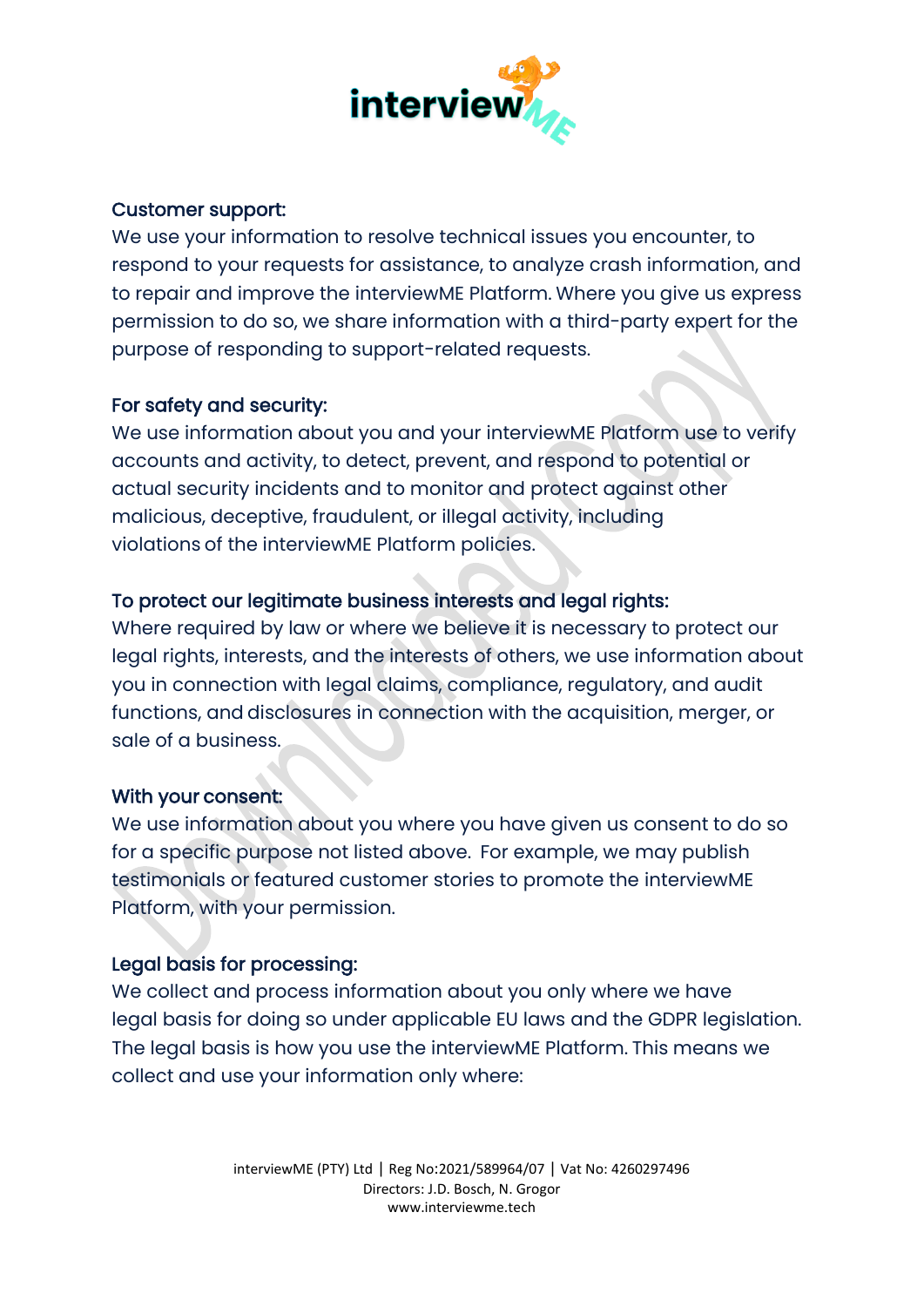

We need it to provide you the interviewME Platform, including to operate the interviewME Platform, provide customer support and personalized features and to protect the safety and security of the interviewME Platform. It satisfies a legitimate interest (which is not overridden by your data protection interests), such as for research and development, to market and promote the interviewME Platform and to protect our legal rights and interests.

You give us consent to do so for a specific purpose; or We need to process your data to comply with a legal obligation.

If you have consented to our use of information about you for a specific purpose, you have the right to change your mind at any time, but this will not affect any processing that has already taken place. Where we are using your information because we or a third party (e.g., your potential employer) have a legitimate interest to do so, you have the right to object to that use though, in some cases, this may mean no longer using the interviewME Platform.

# How we share information we collect:

We are not in the business of selling information about you to advertisers or other third parties.

#### Sharing with other interviewME Platform users:

When you use the interviewME Platform, we share certain information about you with other interviewME Platform users.

# Managed accounts and administrators:

If you register or access the interviewME Platform using an email address with a domain that is owned by your employer or organization or associate that email address with your existing account, and such organization wishes to establish an account or site, certain information about you including your name, contact info, content and past use of your account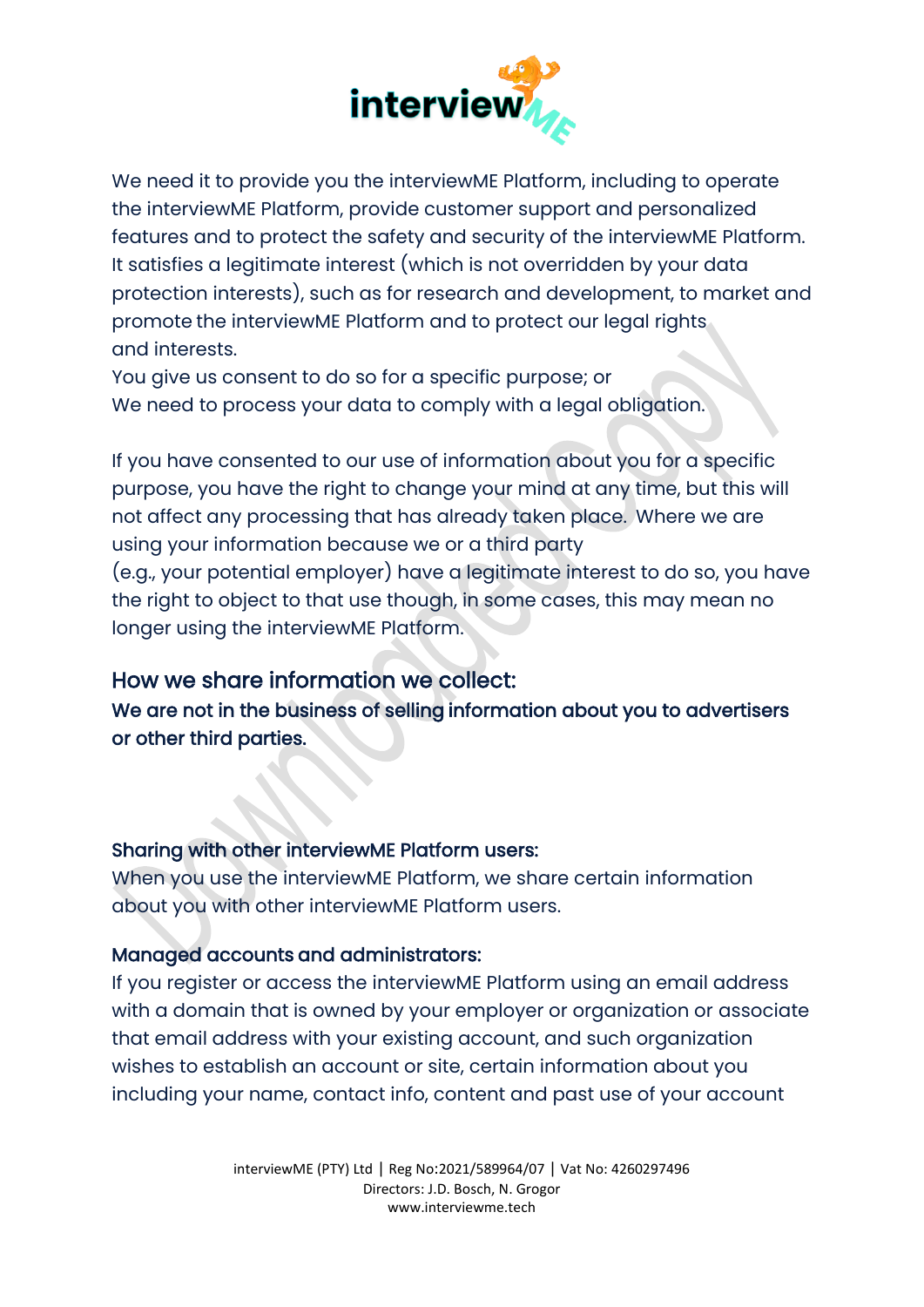

may become accessible to that organization's administrator and other interviewME Platform users sharing the same domain. If you are an administrator for a particular site or group of users within the interviewME Platform, we may share your contact information with current or past interviewME Platform users, for the purpose of facilitating servicerelated requests.  

#### Sharing with third parties

We share information with third parties that help us operate, provide, improve, integrate, customize, support and market the interviewME Platform.

Service Providers: We work with third-party service providers to provide website and application development, hosting, maintenance, backup, storage, virtual infrastructure, payment processing, analysis, and other services for us, which may require them to access or use information about you. If a service provider needs to access information about you to perform services on our behalf, they do so under close instruction from us, including appropriate security and confidentiality procedures designed to protect your information. The policies of these providers are available on request.

Links to Third Party Sites. The interviewME Platform may include links that direct you to other websites or services whose privacy practices may differ from ours. If you submit information to any of those third-party sites, your information is governed by their privacy policies, not this one. We encourage you to carefully read the privacy policy of any website you visit.

Third Party Services: We may offer you the ability to interact with or share information with third parties through the Services. For example, we may offer users the ability to embed YouTube videos. When you intentionally interact with these third parties, we may share certain information with those third parties or receive information with those third parties, consistent with your privacy settings on the third-party service. Such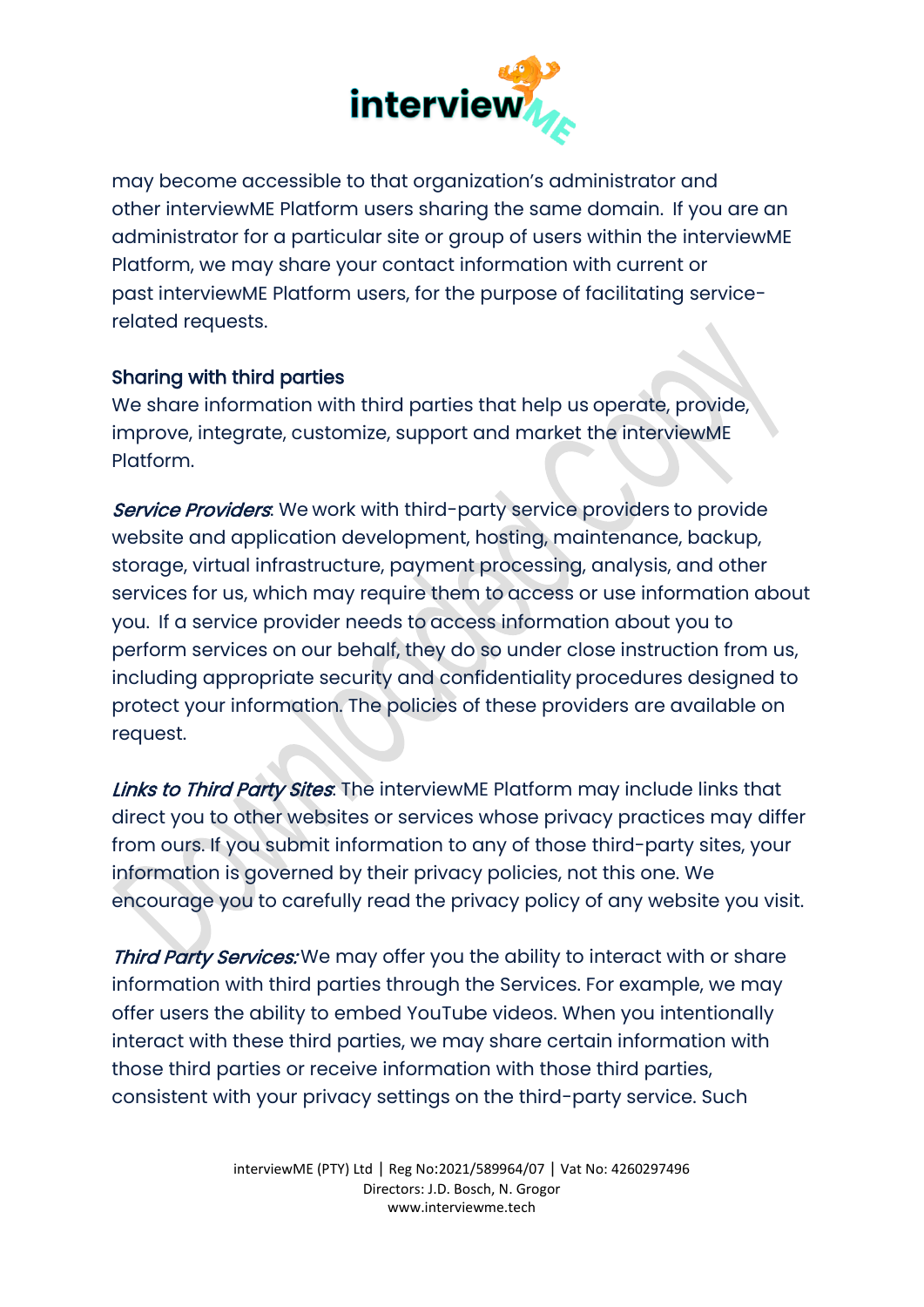

information may include contact information, identification, and demographic information, and device information and identifiers. You should always check the privacy settings and notices in these third-party services to understand how those third parties may use your information.

With your consent. We share information about you with third parties when you give us consent to do so. For example, we often display personal testimonials of satisfied customers on our public websites. With your consent, we may post your name alongside the testimonial.

# How we store and secure information we collect: Information storage and security

We use industry standard technical and organizational measures to secure the information we store.

While we implement safeguards designed to protect your information, no security system is impenetrable and due to the inherent nature of the Internet, we cannot guarantee that information, during transmission through the Internet or while stored on our systems or otherwise in our care, is completely safe from intrusion by others.

# How long we keep information:

How long we keep information we collect about you depends on the type of information, as described in further detail below, but will not keep it for longer than is reasonably necessary. After such time, we will either delete or de-identify your information or, if this is not possible (for example, because the information has been stored in backup archives), then we will securely store your information and isolate it from any further use until deletion is possible.

# Account information: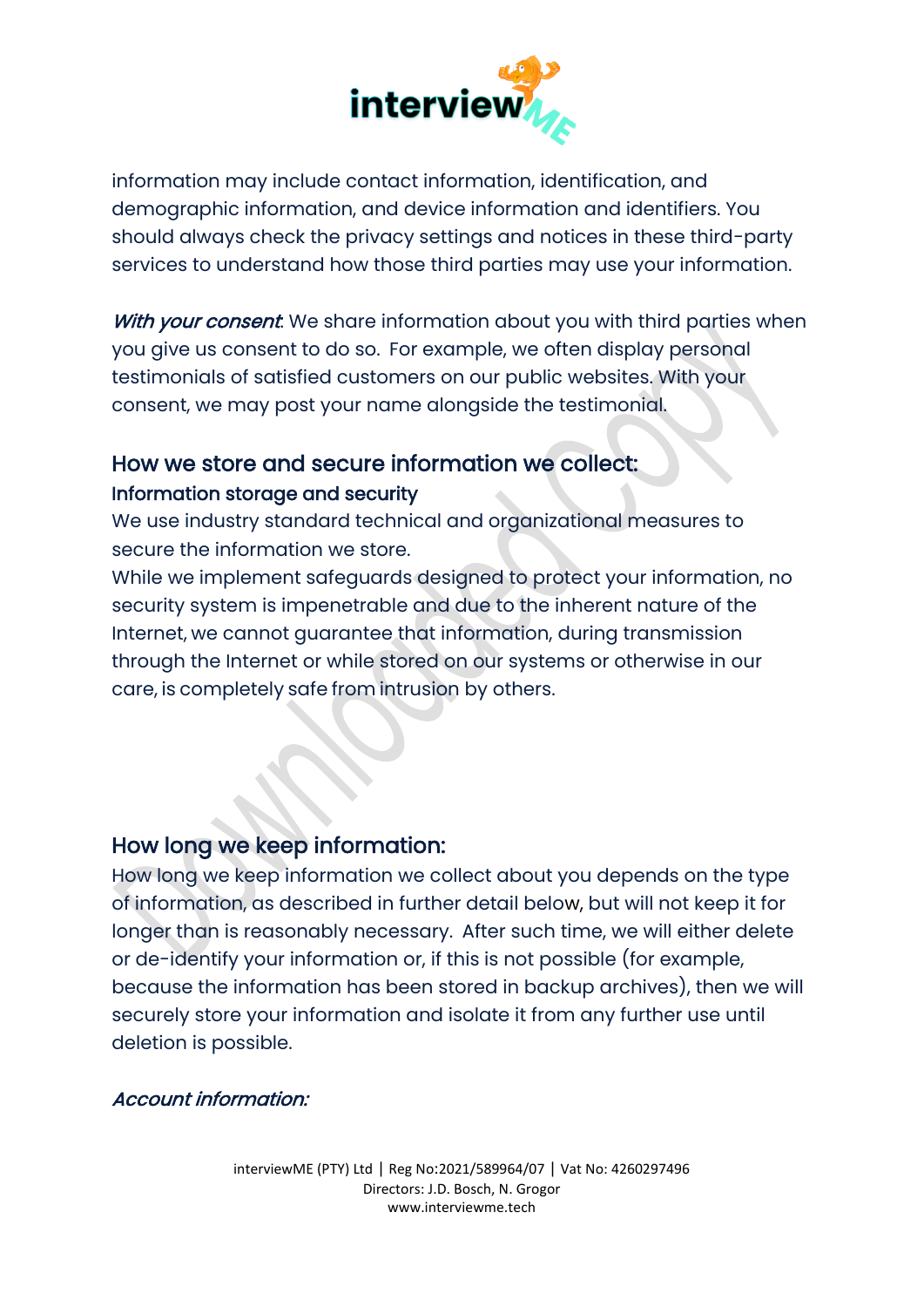

We retain your account information for as long as your account is active and a reasonable period thereafter in case you decide to re-activate your account on interviewME Platform. We also retain some of your information as necessary to comply with our legal obligations, to resolve disputes, to enforce our agreements, to support business operations, and to continue to develop and improve the interviewME Platform. Where we retain information for service improvement and development, we take steps to eliminate information that directly identifies you, and we only use the information to uncover collective insights about the use of the interviewME Platform, not to specifically analyze personal characteristics about you.  

#### Information you share on the interviewME Platform:

If your account is deactivated or disabled, some of your information and the content you have provided will remain in order to allow your team members or other users to make full use of the interviewME Platform. For example, we continue to display feedback you sent to the users that received them and continue to display content you provided, but when requested details that can identify you will be removed.

#### Managed accounts:

If the interviewME Platform is made available to you through an organization (e.g., your employer), we retain your information for as long as required by the administrator of your account. For more information, see "Managed accounts and administrators" above.

#### Marketing information:

If you have elected to receive marketing emails from us, we retain information about your marketing preferences for a reasonable period from the date you last expressed interest in the interviewME Platform, such as when you last opened an email from us or ceased using your InterviewME account. We retain information derived from cookies and other tracking technologies for a reasonable period from the date such information was created.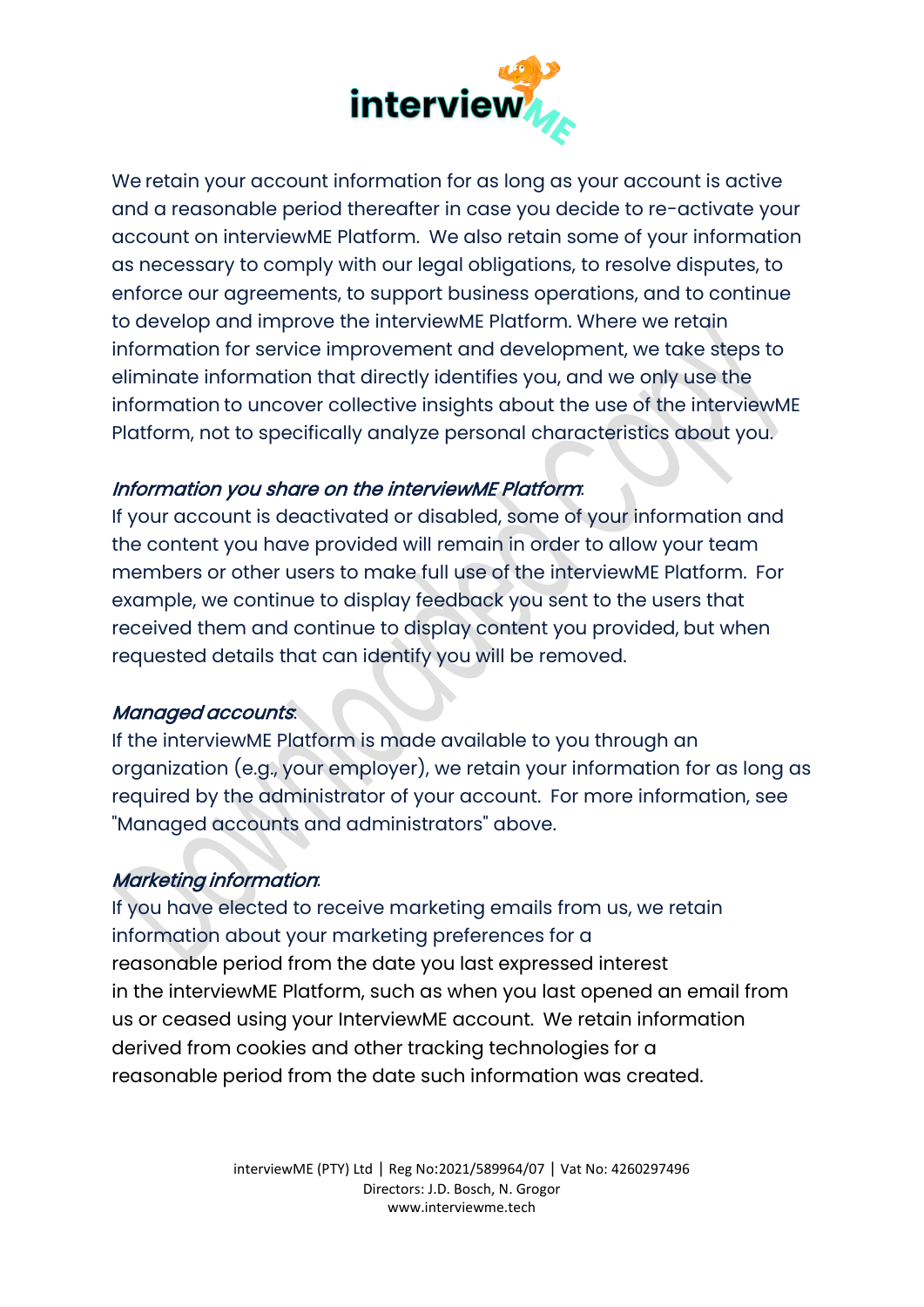

# How to access and control your information:

You have certain choices available to you when it comes to your information. Below is a summary of those choices, how to exercise them and any limitations.

#### Your Choices:

You have the right to request a copy of your information, to object to our use of your information (including for marketing purposes), to request the

deletion or restriction of your information, or to request your information in a structured, electronic format. Below, we describe the tools and processes

for making these requests. You can exercise some of the choices by logging into the interviewME Platform and using settings available within the interviewME Platform or your account. Where the interviewME Platform is administered for you by an administrator (see "Notice to End Users" below), you may need to contact your administrator to assist with your requests first.  For all other requests, you may contact us as provided in the Contact Us section below to request assistance.

Your request and choices may be limited in certain cases: for example, if fulfilling your request would reveal information about another person, or if you ask to delete information which we or your administrator are permitted by law or have compelling legitimate interests to keep. If you have unresolved concerns, you may have the right to complain to a data protection authority in the country where you live, where you work or where you feel your rights were infringed.

# Access and update your information:

The interviewME Platform and related documentation give you the ability to access and update certain information about you from within the interviewME Platform. For example, you can access your profile information from your account, and you can update your profile information within your profile settings and modify content that contains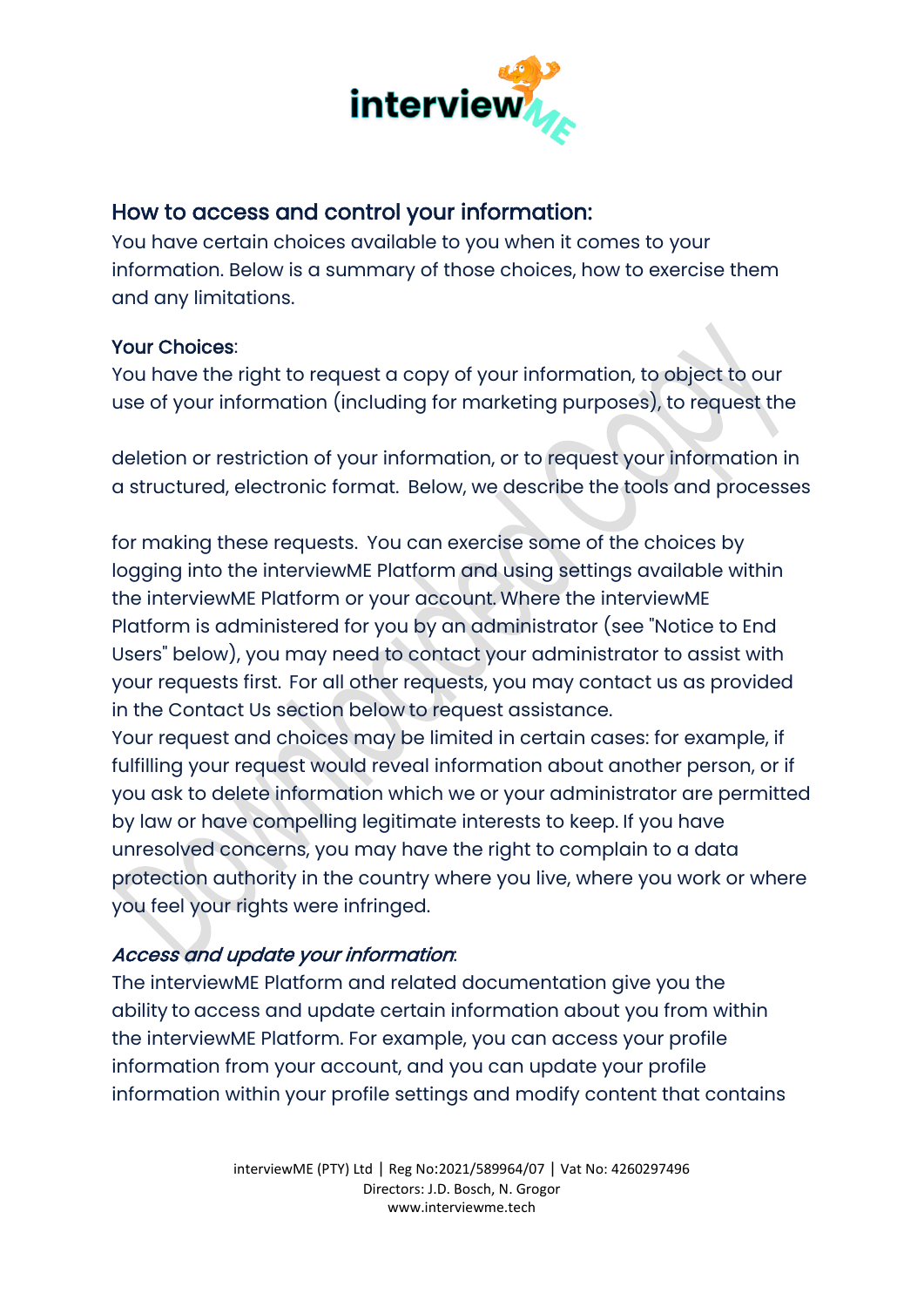

information about you using the editing tools associated with that content.

#### Deactivate your account:

If you no longer wish to use the interviewME Platform, you or your administrator may be able to deactivate your interviewME Platform account. If you can deactivate your own account, that setting is available to you in your account settings. Otherwise, please contact your administrator. If you are an administrator and are unable to deactivate an account through your administrator settings, please contact the appropriate support team [support@interviewme.tech](mailto:support@interviewme.tech)

Please be aware that deactivating your account does not delete your information; your information remains visible to other in users based on your past participation within the interviewME Platform. For more information on how to delete your information, see below.

#### Delete your information:

The interviewME Platform and related documentation give you the ability to delete certain information about you from within the interviewME Platform. Please note, however, that we may need to retain certain information for record keeping purposes, to complete transactions or to comply with our legal obligations.

# Request that we stop using your information:

In some cases, you may ask us to stop accessing, storing, using, and otherwise processing your information where you believe we do not have the appropriate rights to do so. For example, if you believe an interviewME account was created for you without your permission or if you are no longer an active user, you can request that we delete your account as provided in this policy.  Where you gave us consent to use your information for a limited purpose, you can contact us to withdraw that consent, but this will not affect any processing that has already taken place at the time. You can also opt-out of our use of your information for marketing purposes by contacting us, as provided below.  When you make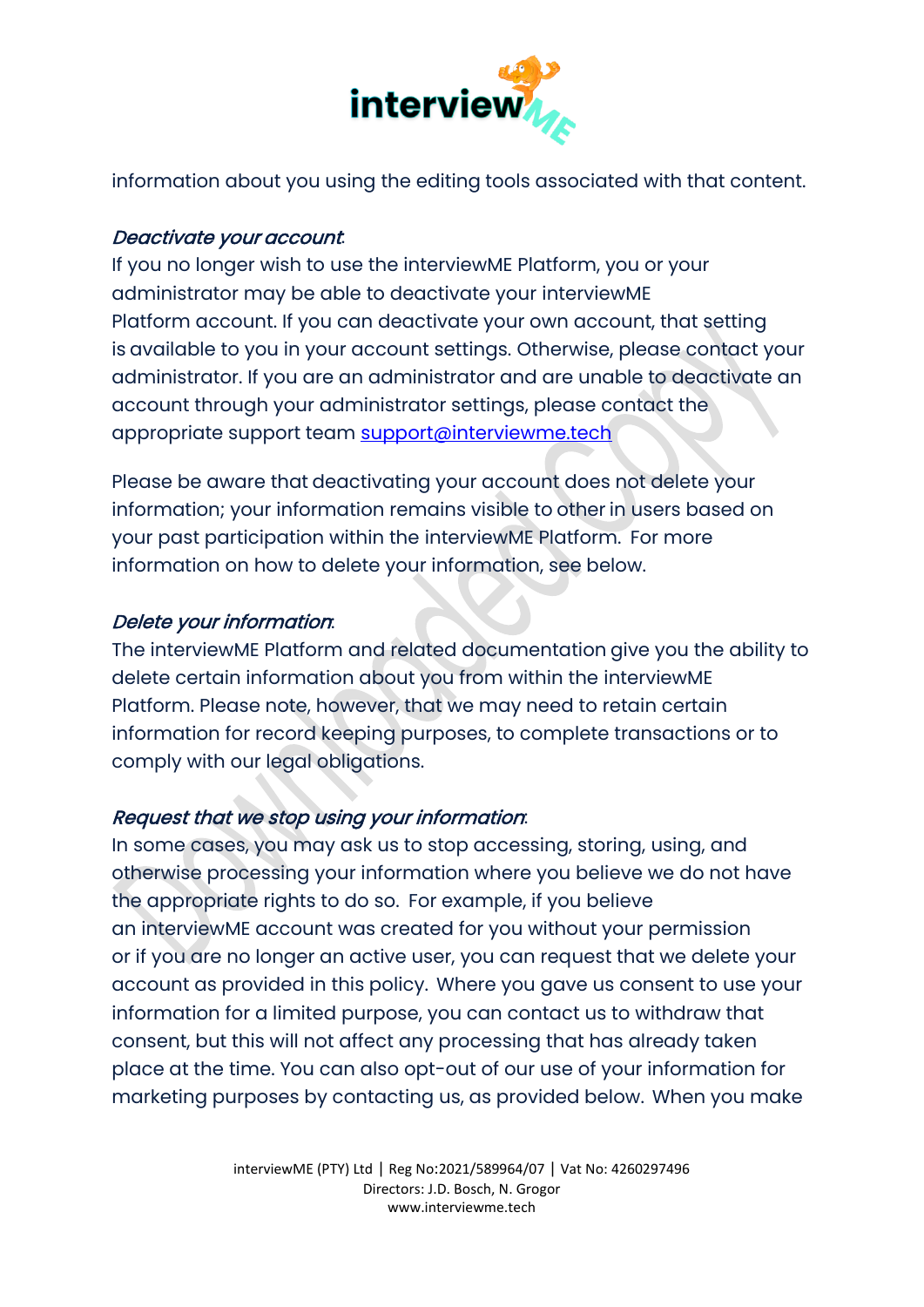

such requests, we may need time to investigate and facilitate your request. If there is delay or dispute as to whether we have the right to continue using your information, we will restrict any further use of your information until the request is honored or the dispute is resolved, provided your administrator does not object (where applicable).

#### Opt out of communications:

You may opt out of receiving promotional communications from us by using the unsubscribe link within each email, updating your email preferences within your interviewME account settings menu, or by contacting us as provided below to have your contact information removed from our promotional email list or registration database. Even after you opt out from receiving promotional messages from us, you will continue to receive transactional messages from us regarding the interviewME Platform. You can opt out of some notification messages in your account settings. Please note, you will continue to receive generic ads.

#### Turn off Cookie Controls:

Relevant browser-based cookie controls are described in our [Cookie Policy](https://interviewme.tech/cookie-policy/)

#### Send "Do Not Track" Signals:

Some browsers have incorporated "Do Not Track" (DNT) features that can send a signal to the websites you visit indicating you do not wish to be tracked. Because there is not yet a common understanding of how to interpret the DNT signal, our Services do not currently respond to browser DNT signals. You can use the range of other options we provide to control data collection and use, including the ability to opt out of receiving marketing from us as described above.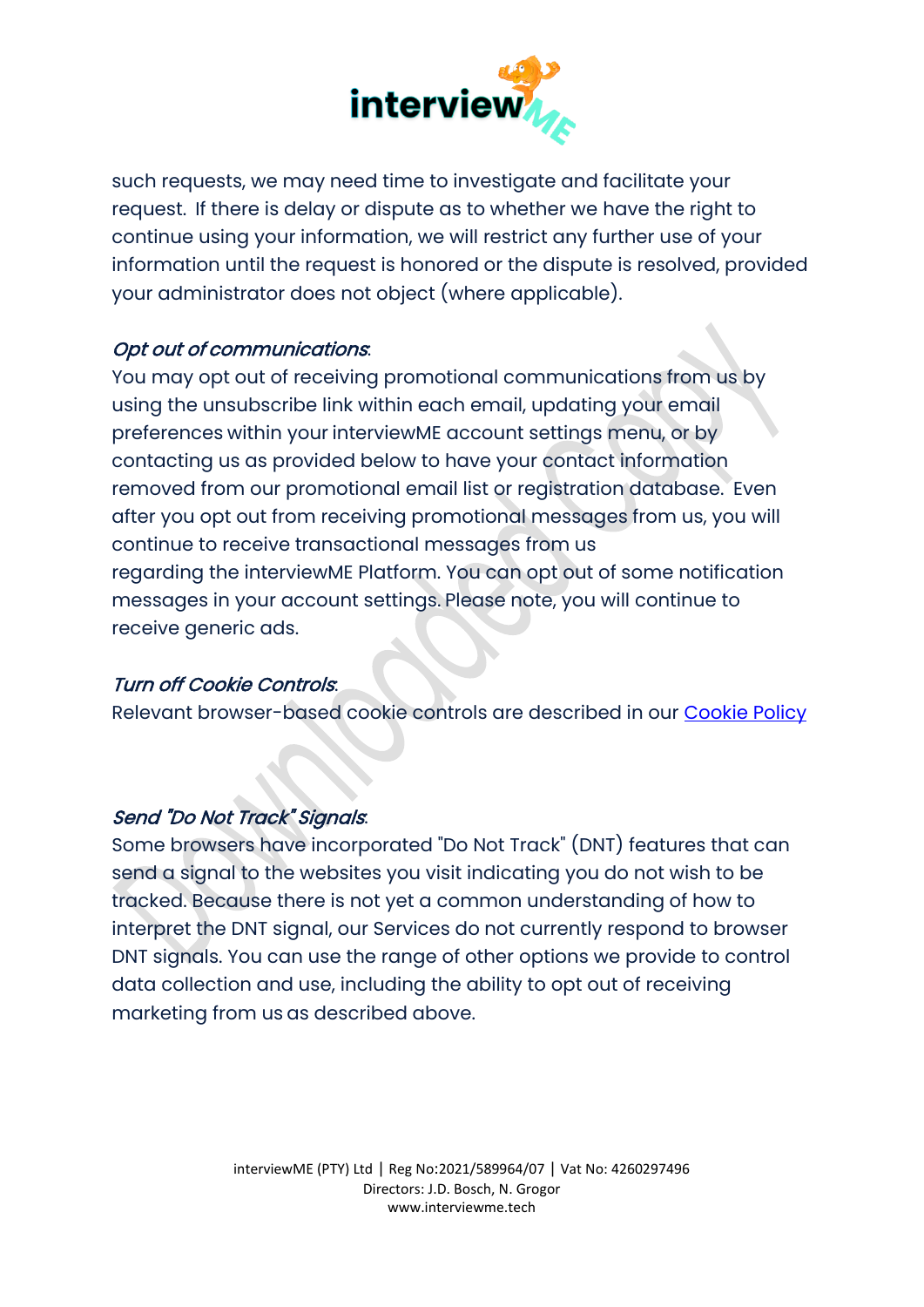

# Other important privacy information:

Notice to End Users

Many users of the interviewME Platform intend it for use by organizations. Where the interviewME Platform is made available to you through an organization (e.g., your employer), that organization is the administrator of the interviewME Platform and is responsible for the accounts. If this is the case, please direct your data privacy questions to your administrator, as your use of the interviewME Platform is subject to that organization's policies. We are not responsible for the privacy or security practices of an administrator's organization, which may be different than this policy. Administrators can:

Require you to reset your account password. Restrict, suspend, or terminate your access to the interviewME Platform. Access information in or about your account. Access or retain information stored as part of your account.

In some cases, administrators can also: Restrict, suspend, or terminate your account access. Change the email address associated with your account. Restrict your ability to edit, restrict, modify, or delete information

Even if the interviewME Platform is not currently administered to you by an organization, if you use an email address provided by an organization (such as your work email address) to access the interviewME Platform, then the owner of the domain associated with your email address (e.g., your employer) may assert administrative control over your account and use of the interviewME Platform later. You will be notified if this happens.

Please contact your organization or refer to your administrator's organizational policies for more information.